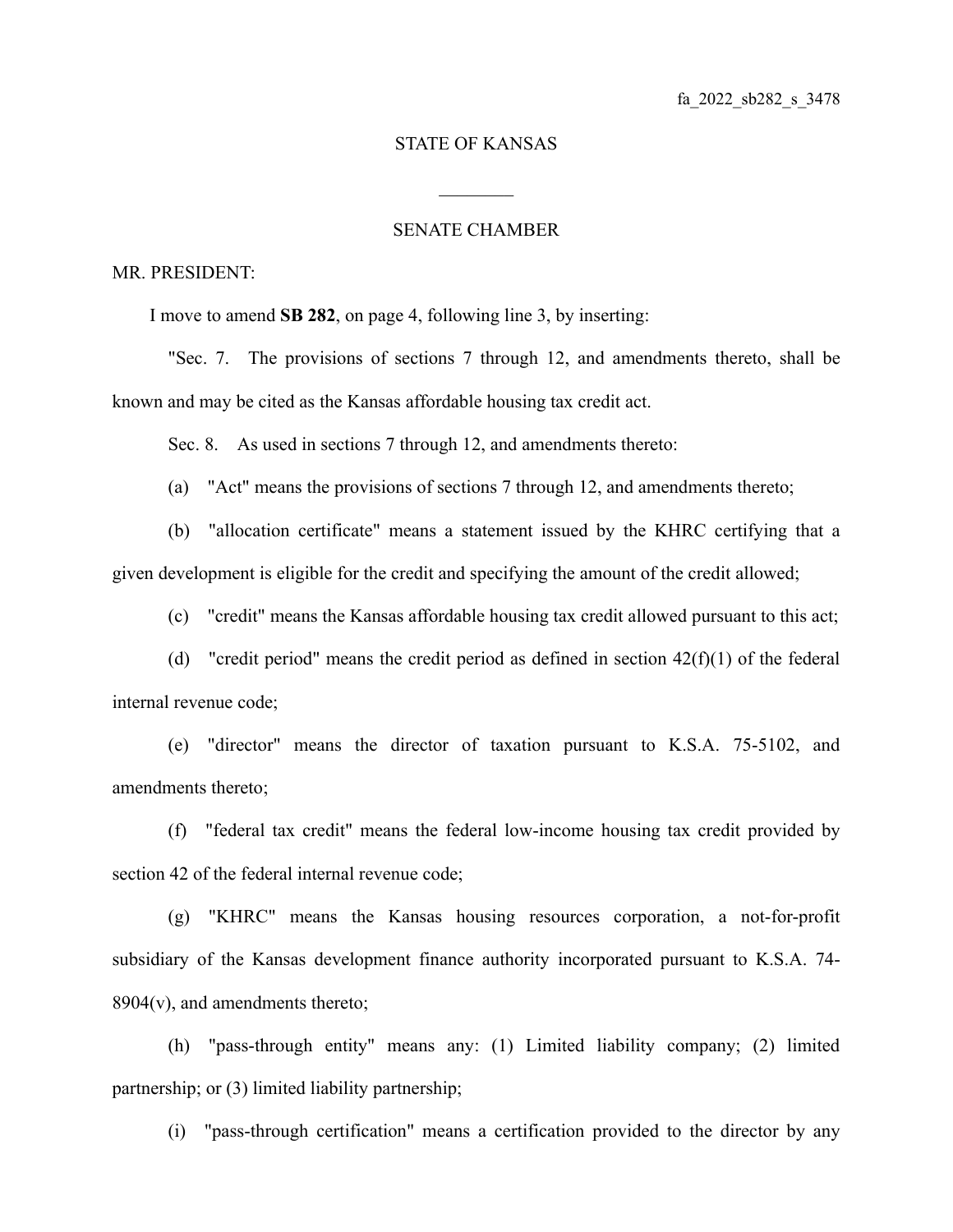pass-through entity allocating a credit to its partners or members, certifying the amount of credit to be allocated to each partner or member of such pass-through entity;

(j) "qualified allocation plan" means the qualified allocation plan adopted by the KHRC pursuant to section 42(m) of the federal internal revenue code;

(k) "qualified development" means a "qualified low-income housing project," as that term is defined in section 42 of the federal internal revenue code that is located in Kansas and is determined by the KHRC to be eligible for a federal tax credit whether or not a federal tax credit is allocated with respect to such qualified development; and

(l) "qualified taxpayer" means an individual, a person, firm, corporation, or other entity that owns an interest, direct or indirect, in a qualified development and is subject to the taxes imposed by the Kansas income tax act, the privilege taxes imposed pursuant to article 11 of chapter 79 of the Kansas Statutes Annotated, and amendments thereto, or the premium taxes imposed pursuant to K.S.A. 40-252, and amendments thereto.

Sec. 9. (a) For all taxable years commencing after December 31, 2022, there shall be allowed a credit against the income tax liability imposed pursuant to the Kansas income tax act, the privilege tax liability imposed upon any national banking association, state bank, trust company or savings and loan association pursuant to article 11 of chapter 79 of the Kansas Statutes Annotated, and amendments thereto, or the premium tax liability imposed upon an insurance company pursuant to K.S.A. 40-252, and amendments thereto, for each qualified development for each year of the credit period, in an amount equal to the federal tax credit allocated or allowed by the KHRC to such qualified development, except that there shall be no reduction in the credit allowable in the first year of the credit period due to the calculation in section 42(f)(2) of the federal internal revenue code.

(b) The KHRC shall issue an allocation certificate to an owner of a qualified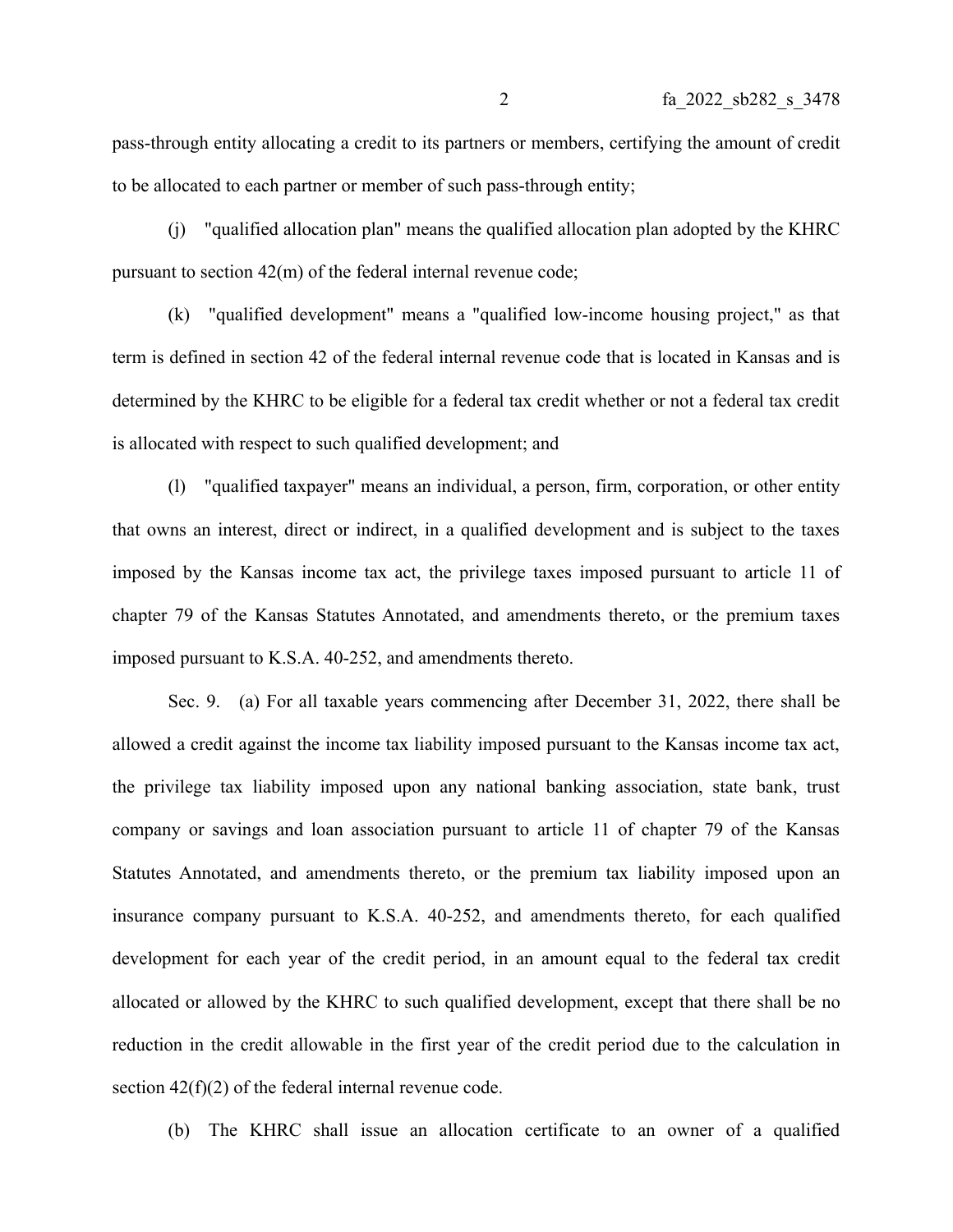development to which a credit has been allocated. The KHRC shall issue an allocation certificate to the qualified development simultaneously with issuance of federal form 8609 with respect to the federal tax credits.

(c) All allocations shall be made pursuant to the qualified allocation plan.

(d) If an owner of a qualified development receiving an allocation of a credit is a passthrough entity, the owner may allocate the credit among its partners or members in any manner agreed to by such persons and, in the case of multiple tiers of pass-through entities, the credit may be so allocated through any number of pass-through entities in any manner agreed by the owners of such pass-through entities, none of which shall be considered a transfer. Any passthrough entity allocating a credit to its partners or members shall attach a pass-through certification to its tax return annually. Each partner or member shall be allowed to claim or further allocate such amount subject to any restrictions set forth in this act.

(e) An owner of a qualified development to which a credit has been allocated and each qualified taxpayer to which such owner has allocated a portion of such credit, if any, shall file with their state income, privilege or premium tax return a copy of the allocation certificate issued by the KHRC with respect to such qualified development and a copy of any pass-through certification, as prescribed by the director.

(f) No credit shall be allocated pursuant to this act unless the qualified development is the subject of a recorded restrictive covenant requiring the development to be maintained and operated as a qualified development and is in accordance with the accessibility and adaptability requirements of the federal tax credits and title VIII of the civil rights act of 1968, as amended by the fair housing amendments act of 1988, for a period of 15 taxable years, or such longer period as may be agreed to between the KHRC and the owner of the qualified development, beginning with the first taxable year of the credit period.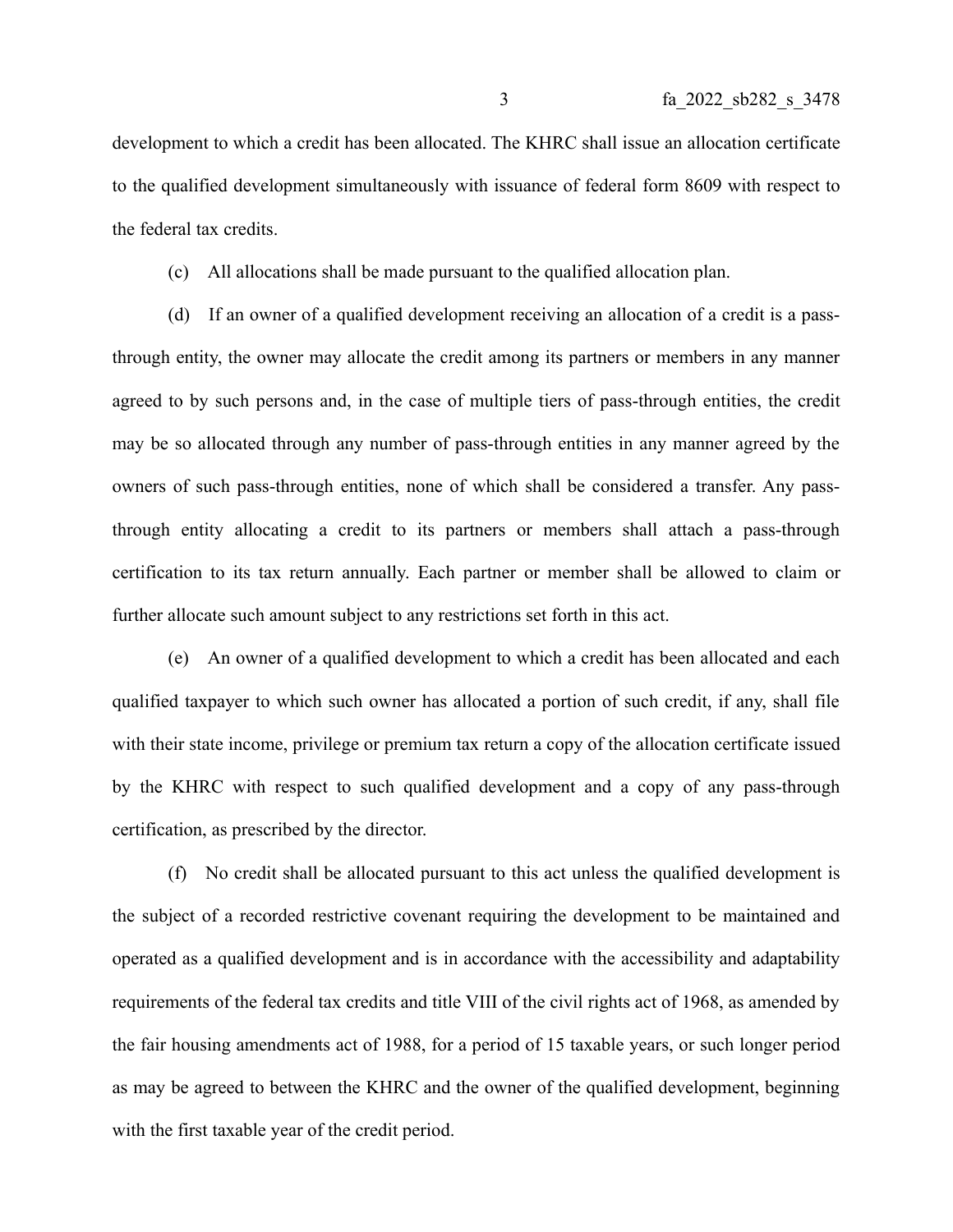(g) The allocated credit amount may be taken against the income, privilege or premium taxes imposed for each taxable year of the credit period. Any amount of credit that exceeds the income, privilege or premium tax liability of a qualified taxpayer for a taxable year may be carried forward as a credit against subsequent years' tax liability up to 11 tax years following the tax year in which the allocation was made and shall be applied first to the earliest years possible. Any amount of the credit that is not used shall not be refunded to the taxpayer.

(h) Unless otherwise provided in this act or the context or law requires otherwise, the KHRC shall determine eligibility for a credit and allocate credits in accordance with the standards and requirements set forth in section 42 of the federal internal revenue code. Any combination of federal tax credits and credits allowed pursuant to this act shall be the least amount necessary to ensure the financial feasibility of a qualified development.

Sec. 10. If, under section 42 of the federal internal revenue code, a portion of any federal tax credit taken on a qualified development is required to be recaptured or is otherwise disallowed during the credit period, the qualified taxpayer that claimed the credit pursuant to this act with respect to such qualified development shall also be required to recapture a portion of any credits authorized by this act. The percentage of credits subject to recapture shall be equal to the percentage of federal tax credits subject to recapture or otherwise disallowed during such period. Any credits recaptured or disallowed shall increase the tax liability of the qualified taxpayer who claimed the credits and shall be included on the tax return of the qualified taxpayer submitted for the taxable year in which the recapture or disallowance event is identified.

Sec. 11. The KHRC and the director, in consultation with each other, shall promulgate rules and regulations necessary for their respective administration of this act.

Sec. 12. (a) The KHRC, in consultation with the director, shall monitor and oversee compliance with the provisions of this act and shall report specific occurrences of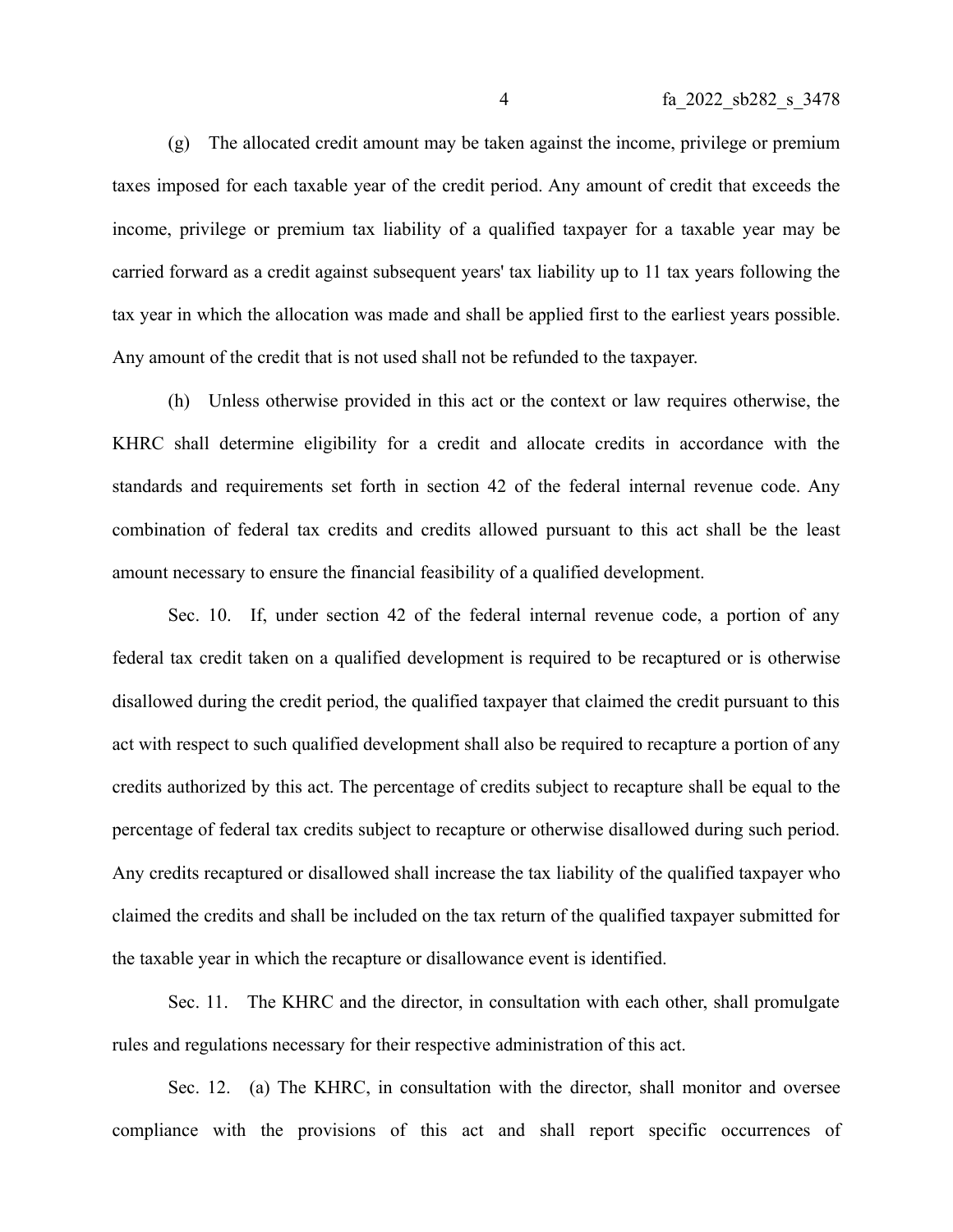noncompliance to the director.

(b) For each allocation year, the KHRC shall submit a written report to the legislature on or before December 31 of each year and make such report available to the public. The report shall:

(1) Specify the number of qualified developments that have been allocated credits during the allocation year and the total number of units supported by each development;

(2) describe each qualified development that has been allocated credits including, without limitation, the geographic location of the development, the household type and any specific demographic information available about residents intended to be served by the development, the income levels intended to be served by the development, and the rents or setasides authorized for each development; and

(3) provide housing market and demographic information that demonstrates how the qualified developments supported by the credits are addressing the need for affordable housing within the communities they are intended to serve as well as information about any remaining disparities in the affordability of housing within those communities.

Sec. 13. (a) The purpose of the Kansas housing investor tax credit act is to bring housing investment dollars to communities that lack adequate housing. Development of suitable residential housing will complement economic development of rural and urban areas that lack adequate housing resources and enable such communities to attract businesses, employees and new residents.

(b) Sections 13 through 18, and amendments thereto, shall be known and may be cited as the Kansas housing investor tax credit act.

Sec. 14. As used in the Kansas housing investor tax credit act, sections 13 through 18, and amendments thereto: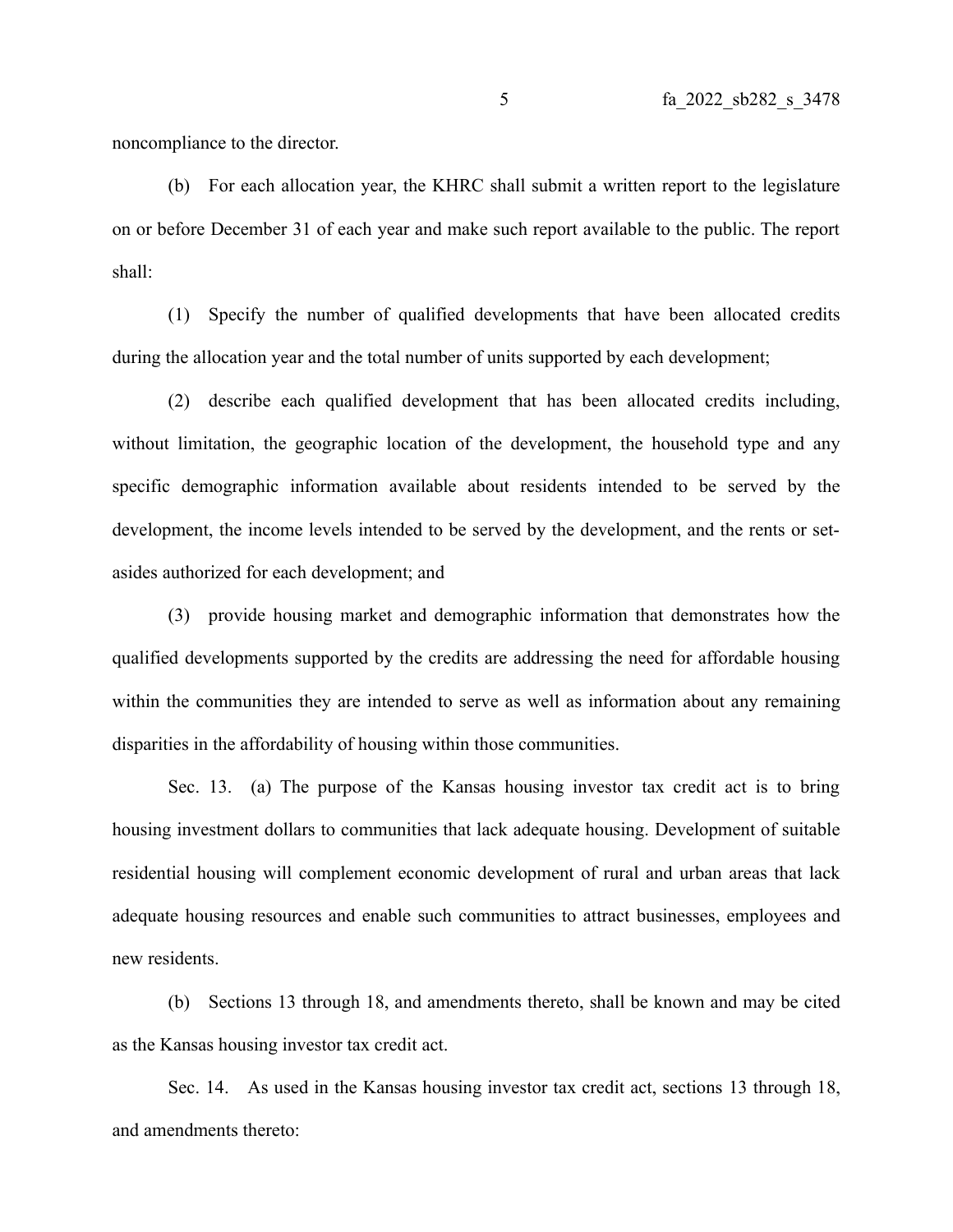(a) "Act" means the Kansas housing investor tax credit act;

(b) "cash investment" means, as approved by the director, money or money equivalent in consideration for qualified securities;

(c) "city" means any city incorporated in accordance with Kansas law with a population of less than 70,000, as certified to the secretary of state by the division of the budget on the previous July 1 in accordance with K.S.A. 11-201, and amendments thereto;

(d) "corporation" means the Kansas housing resources corporation;

(e) "county" means any county organized in accordance with K.S.A. 18-101 et seq., and amendments thereto, with a population of less than 75,000, as certified to the secretary of state by the division of the budget on the previous July 1 in accordance with K.S.A. 11-201, and amendments thereto;

(f) "director" means the director of housing of the Kansas development finance authority;

(g) "Kansas investor" means an individual who is a resident of Kansas or any business entity domiciled in Kansas, or any corporation, even if a wholly owned subsidiary of a foreign corporation, that does business primarily in Kansas or conducts substantially all of its business activities in Kansas, or a bank or other financial institution or association chartered or incorporated under the laws of Kansas that does business primarily in Kansas or conducts substantially all of its business activities in Kansas;

(h) "manufactured home" means a "manufactured home" as defined in K.S.A. 58-4202, and amendments thereto, that is installed on a permanent foundation. The permanent foundation shall be of a type not removable intact from the site, constructed of durable materials such as concrete, mortared masonry or treated wood, site built and shall have attachment points to anchor and stabilize the manufactured home to transfer all loads to the underlying soil or rock;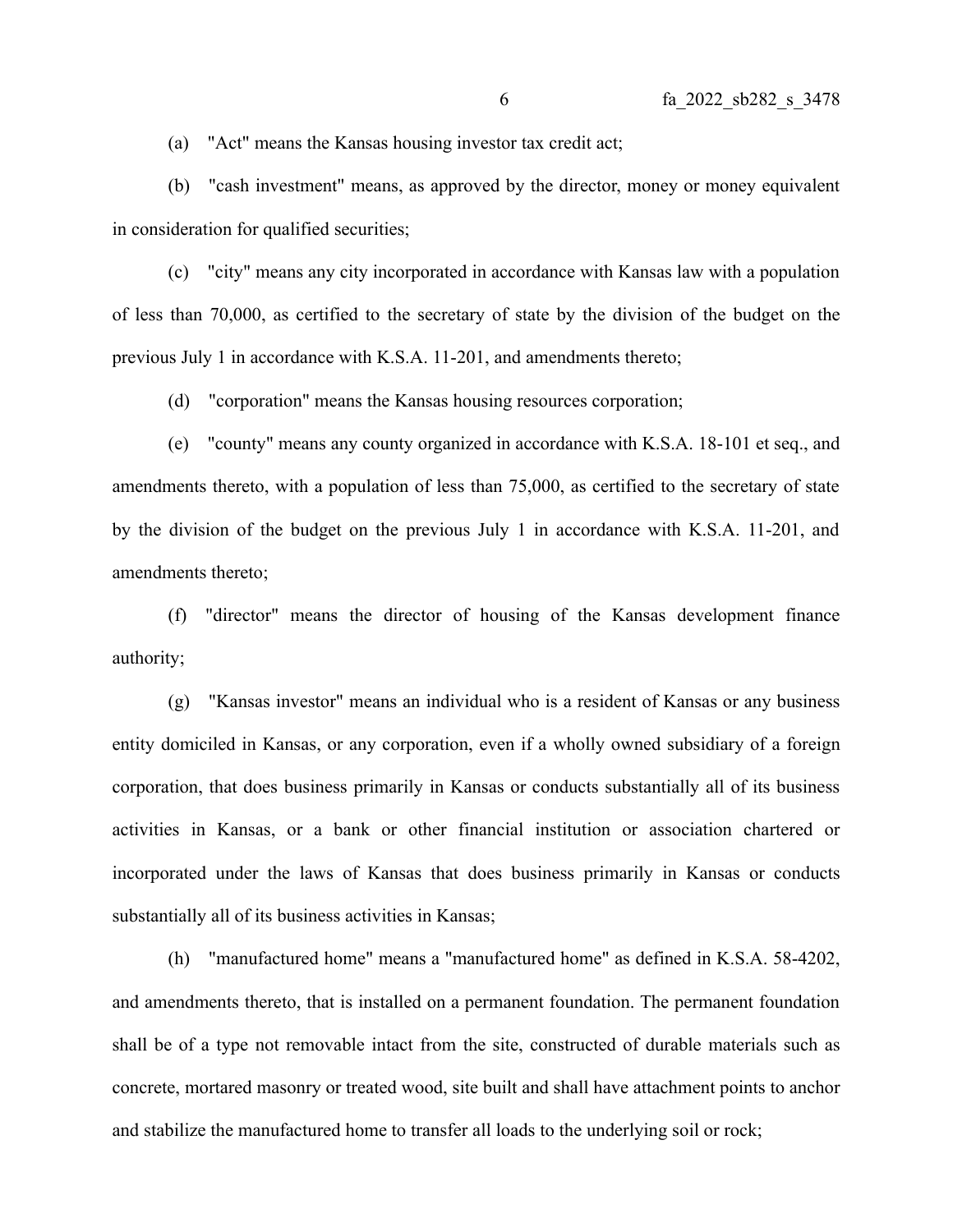(i) "modular home" means a "modular home" as defined in K.S.A. 58-4202, and amendments thereto, that is installed on a permanent foundation. The permanent foundation shall include a basement or crawl space;

(j) "qualified housing project" means a project within a city or county for the construction of single-family residential dwellings, including, but not limited to, manufactured housing or modular housing, or multi-family residential dwellings or buildings, that is eligible for designation by the director as a project for the purposes of the tax credit allowed under this act. "Qualified housing project" does not include a project eligible for income or other tax credits designated for low-income housing under state or federal law, including, but not limited to, the low income housing tax credit pursuant to 26 U.S.C. § 42, or a project participating in tenantbased or project-based programs pursuant to section 8 of the United States housing act of 1937, 42 U.S.C. § 1437f;

(k) "qualified investor" means an investor that has made a cash investment in a qualified housing project and is eligible for a tax credit under this act. A "qualified investor" includes a natural person, a business or a bank or other financial institution or association and the project builder or developer; and

(l) "qualified securities" means a cash investment through any form or combination of forms of financial assistance, including equity or debt instruments or bank or financial institution or association loans pursuant to rules and regulations adopted by the director, and that with respect to any investment made for the purpose of receiving a tax credit under this act have been approved in form and substance by the director.

Sec. 15. (a) There is hereby established the Kansas housing investor tax credit program within the Kansas housing resources corporation, to be administered by the director of housing. The purpose of tax credits issued under the Kansas housing investor tax credit program is to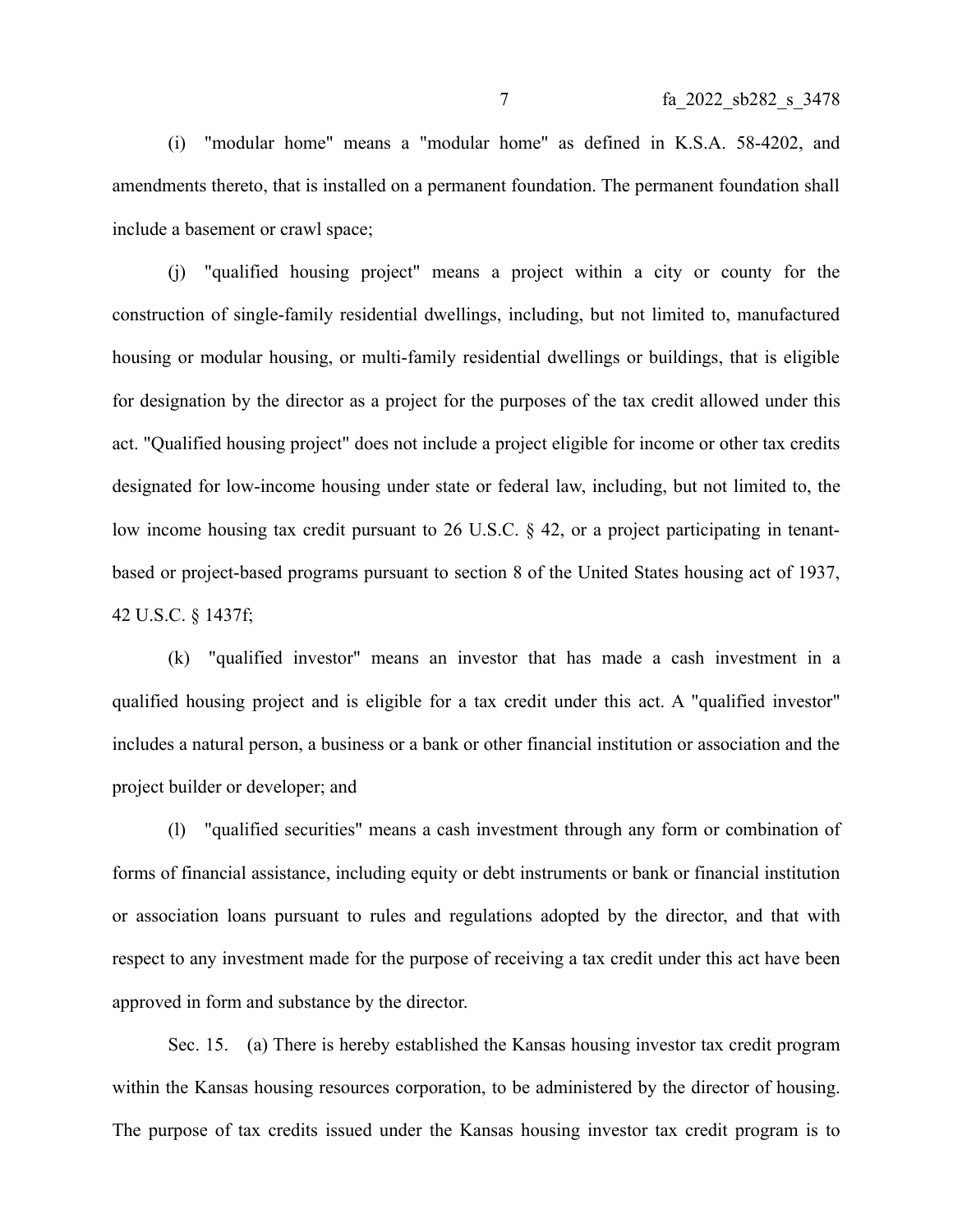facilitate investment in suitable housing that will support the growth of communities that lack adequate housing by attracting new employees, residents and families and will support the development and expansion of businesses that are job and wealth creating enterprises.

(b) To achieve this purpose and to optimize the use of the limited resources of the state, the director is authorized to issue tax credits for qualified housing projects to qualified investors who make cash investments in such qualified housing projects and to project builders and developers. Such tax credits shall be issued for those qualified housing projects that, as determined by the director, are most likely to provide the greatest economic benefit to and best meet the needs of the community lacking adequate housing where the project is located. In issuing tax credits, the director shall give priority to Kansas investors.

(c) To be designated as a qualified housing project, the project builder or developer shall apply to the director. Such application shall be in a form and substance as required by the director and shall include:

(1) The name and address of the project builder or developer and names of all principals or management;

(2) if the project builder or developer is seeking tax credits for such builder's or developer's cash investment in the project, information as required by the director for consideration of the request;

(3) a project plan, including a description of the project, timeline, housing to be constructed, intended market, costs and anticipated pricing for the housing and any other information that may be required by the director;

(4) a statement of the potential economic impact of the project;

(5) a description of all financing for the project, the amount of any tax credits requested and the earliest year in which the tax credits may be claimed;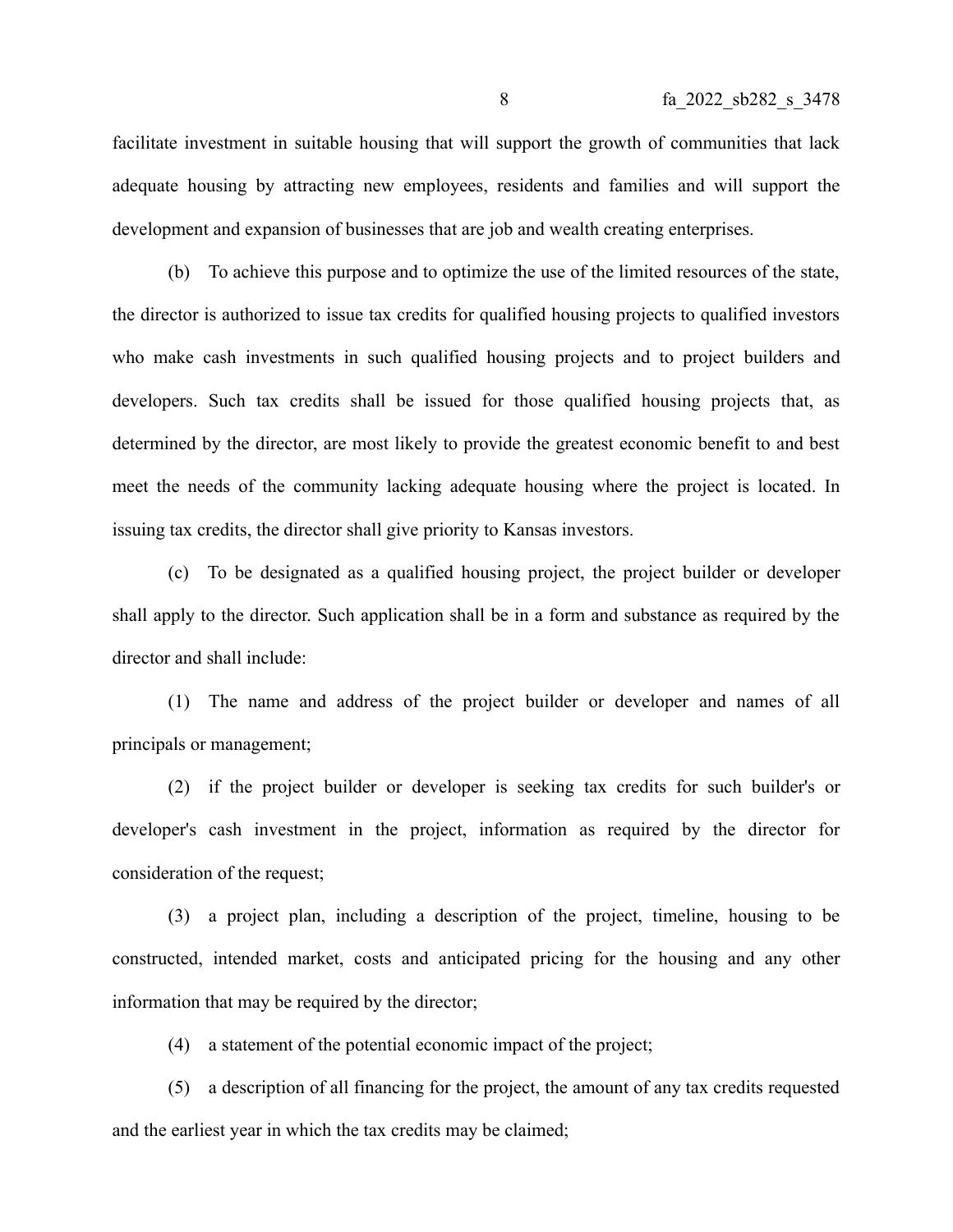(6) a statement of the amount, timing and projected use of the proceeds to be raised from qualified investors;

(7) the names, addresses and taxpayer identification numbers of all investors who may qualify for the tax credit. Such list of investors who may qualify for the tax credit shall be amended as any information on the list shall change; and

(8) such additional information as the director may require.

(d) In determining whether to designate a project as a qualified housing project, the director shall consider whether the project:

(1) Has the support of the community and the governing body of the city or county where such project is located;

(2) will enhance the ability of the community that lacks adequate housing to attract new businesses or expand existing business by providing suitable housing directly for employees or make such housing significantly more available, or will meet other significant housing needs of the community making the community attractive to new or expanding businesses or their employees, as determined by the director;

(3) has the financial support, management, planning and market to be successful;

(4) has an analysis or survey of the housing needs of the community provided by the project builder or developer or the governing body of the city or county where the project is located that, in the director's judgment, supports proceeding with the proposed project for the purposes of this act;

(5) has met all other requirements of this act to the satisfaction of the director; and

(6) has met such other requirements of the director as adopted in rules and regulations.

(e) If the director approves the application, the director shall enter into an agreement with the project builder or developer for the project prior to issuing any tax credits for the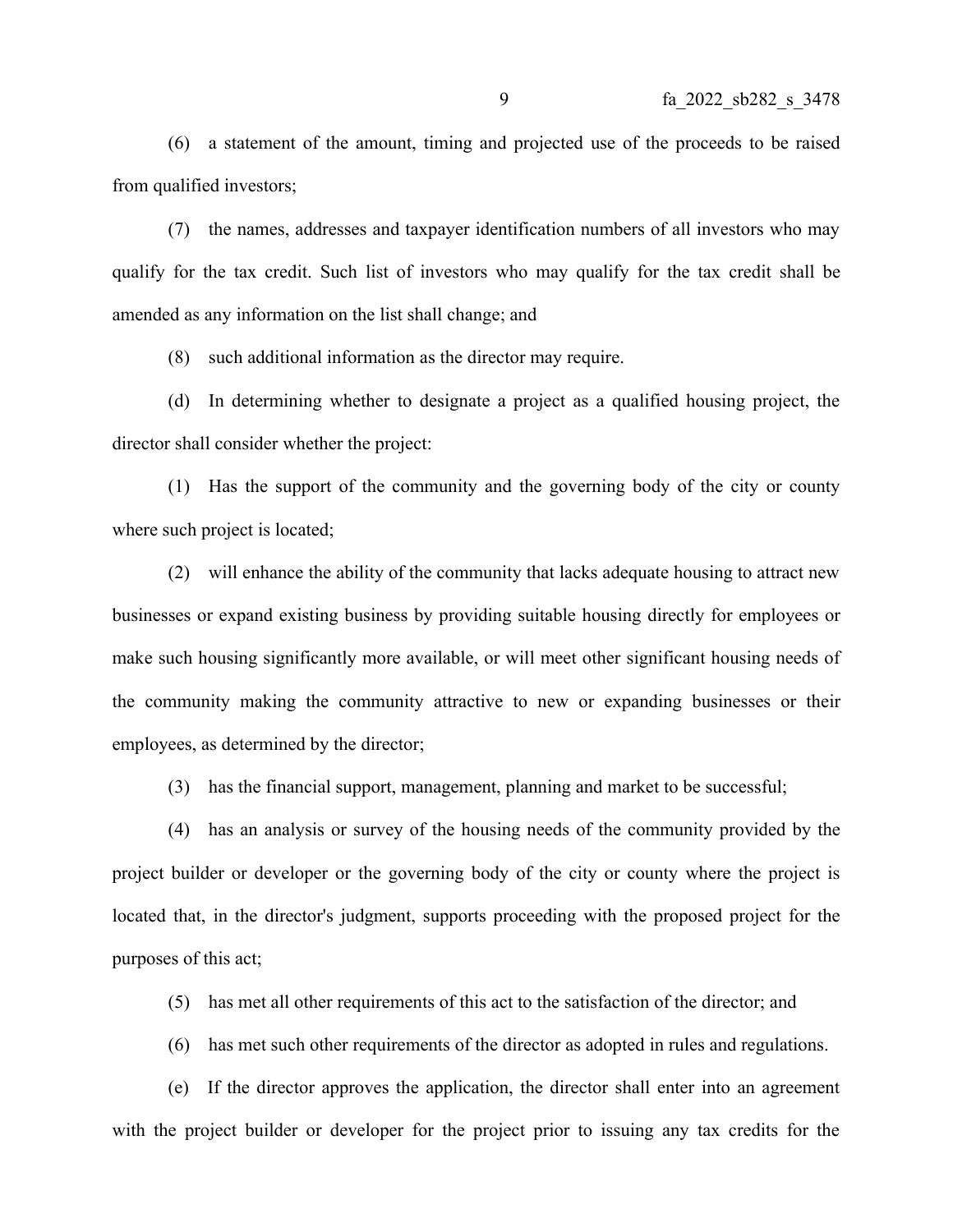project. The agreement shall set forth the amount of tax credits to be issued for the project, the requirements for a cash investment and the issuance of tax credits. If the project builder or developer has been approved by the director for tax credits for the project builder's or developer's cash investment in the project, the agreement shall set forth the amount of credits so approved and the amount of credits remaining for issuance to other qualified investors. Such agreement shall require, as a condition of the issuance of tax credits, binding commitments by the project builder or developer to the corporation for:

(1) The reporting of progress and financial data, including investor information. The project builder or developer shall have the obligation to notify the director in a timely manner of any changes in the qualifications of the project or in the eligibility of investors to claim a tax credit;

(2) the right of access to the project and to the financial records of the project builder or developer;

(3) the provision of information for purposes of the economic development incentive program information database pursuant to K.S.A. 2021 Supp. 74-50,226, and amendments thereto;

(4) the repayment requirements upon loss of designation pursuant to section 17, and amendments thereto; and

(5) any additional terms and conditions required by the director.

(f) To be eligible to receive tax credits, a qualified investor shall make a cash investment in the project in accordance with the agreement required by subsection (e). Each project builder or developer of a designated qualified housing project shall promptly report to the corporation the following information at the time such information becomes known to the builder or developer: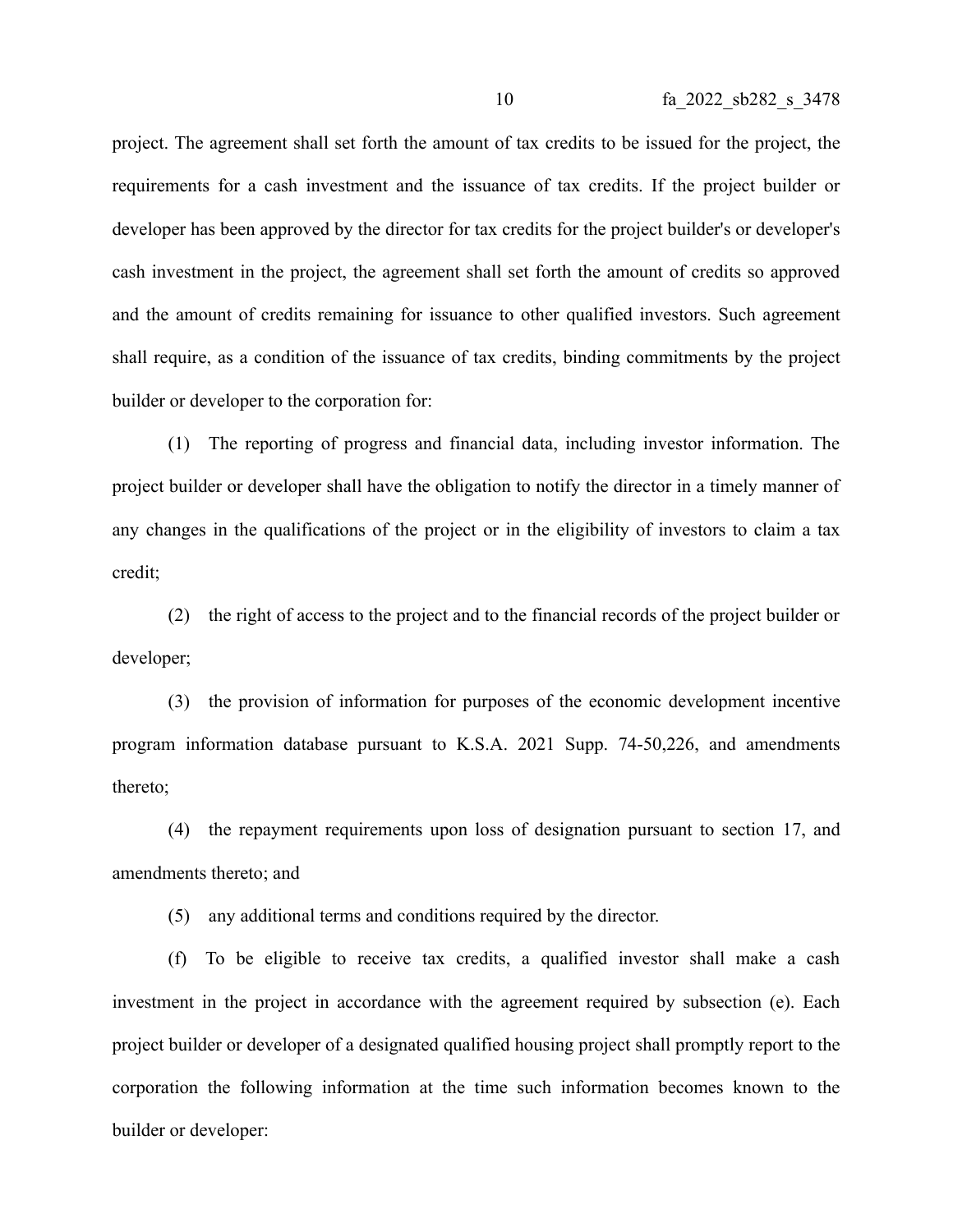(1) The name, address and taxpayer identification number of each qualified investor who has made a cash investment in qualified securities in the project and has received tax credits for this investment during the preceding year and all other preceding years;

(2) the amounts of the cash investments by each qualified investor and a description of the qualified securities issued in consideration of such cash investments;

(3) the name, address and taxpayer identification number of each person to whom tax credits have been transferred by the original qualified investor; and

(4) any additional information as the director may require when requested.

(g) Any violation of the reporting requirements set forth in this section shall be grounds for loss of the designation as a qualified housing project, as provided by section 17, and amendments thereto.

(h) The reasonable costs of the administration of this act, the review of applications for certification as qualified housing projects and the issuance of tax credits to qualified housing projects as authorized by this act may be reimbursed in total or in part through fees paid by the qualified project, qualified investors or transferees of investors, according to a reasonable fee schedule adopted by the director.

(i) The state of Kansas shall not be held liable for any damages to any qualified investor that makes an investment in a qualified housing project.

(j) The director shall provide information regarding qualified housing projects and qualified investors to the secretary of revenue.

(k) The director shall adopt rules and regulations as necessary to implement the provisions of this act.

Sec. 16. (a) (1) For tax year 2022 and all tax years thereafter, a credit against the income tax liability imposed pursuant to the Kansas income tax act, the privilege tax liability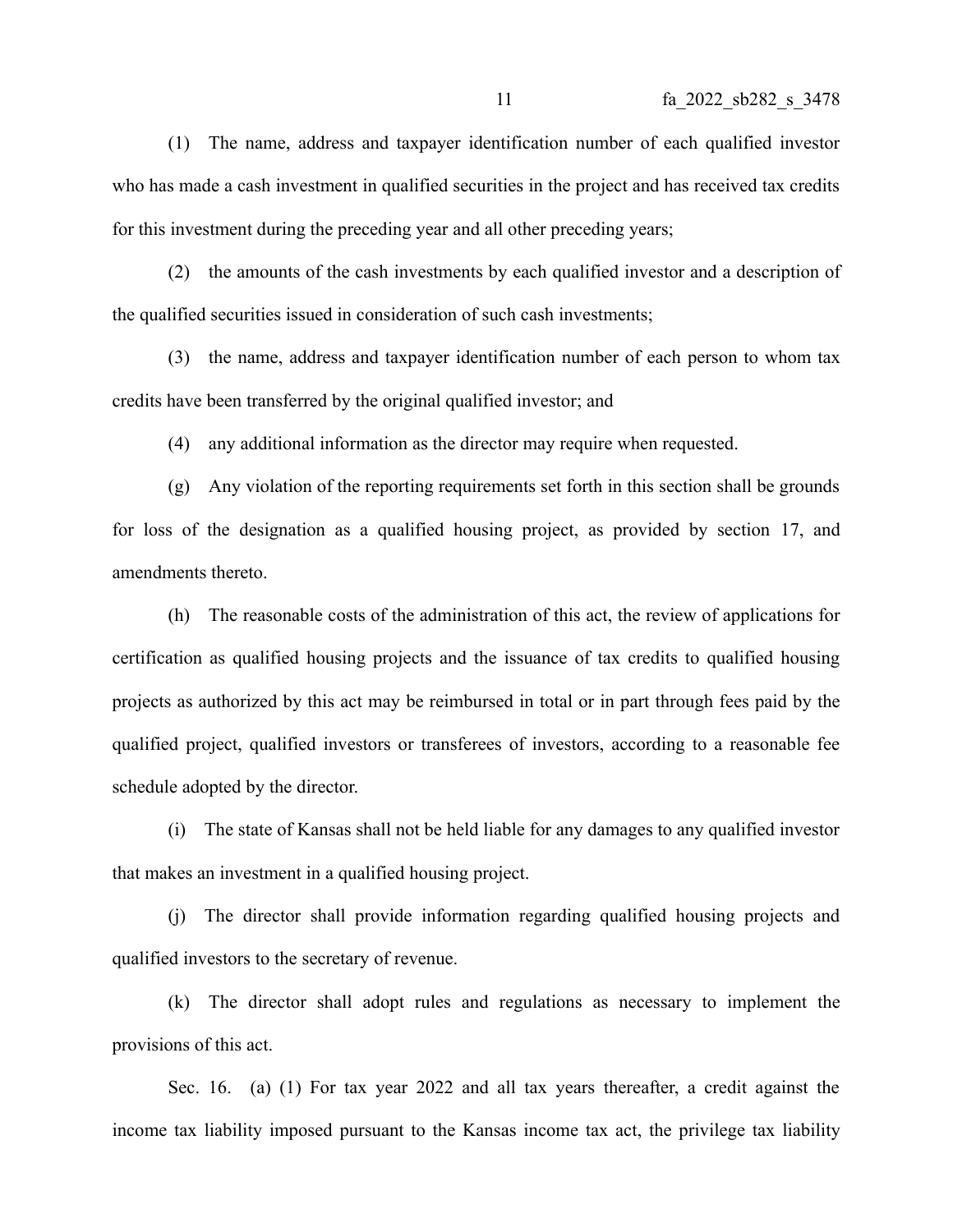imposed upon any national banking association, state bank, trust company or savings and loan association pursuant to article 11 of chapter 79 of the Kansas Statutes Annotated, and amendments thereto, or the premium tax liability imposed upon an insurance company pursuant to K.S.A. 40-252, and amendments thereto, shall be allowed to:

(A) A qualified investor for a cash investment in a qualified housing project that has been approved and issued a tax credit by the director. The tax credit may be claimed in its entirety in the taxable year the cash investment is made; and

(B) a project builder or developer of a qualified housing project that has been approved and issued a tax credit by the director.

(2) To claim such tax credit, the qualified investor or project builder or developer shall provide all information or documentation in the form and manner required by the secretary of revenue. If the amount of the credit exceeds the taxpayer's tax liability in any one taxable year, the remaining portion of the credit may be carried forward in the succeeding taxable years until the total amount of the credit is used, except that no credit may be claimed after four taxable years next succeeding the taxable year that such credit was issued, and any remaining credit shall be forfeited.

(b) (1) Tax credits may be issued by the director for a qualified housing project as follows:

(A) For qualified housing projects located in a county with a population of not more than 8,000, in an amount not to exceed \$35,000 per residential unit;

(B) for qualified housing projects located in a county with a population of more than 8,000 but not more than 25,000, in an amount not to exceed \$32,000 per residential unit; and

(C) for all other qualified housing projects, in an amount not to exceed \$30,000.

(2) A qualified housing project shall be limited to a total of 40 such residential units per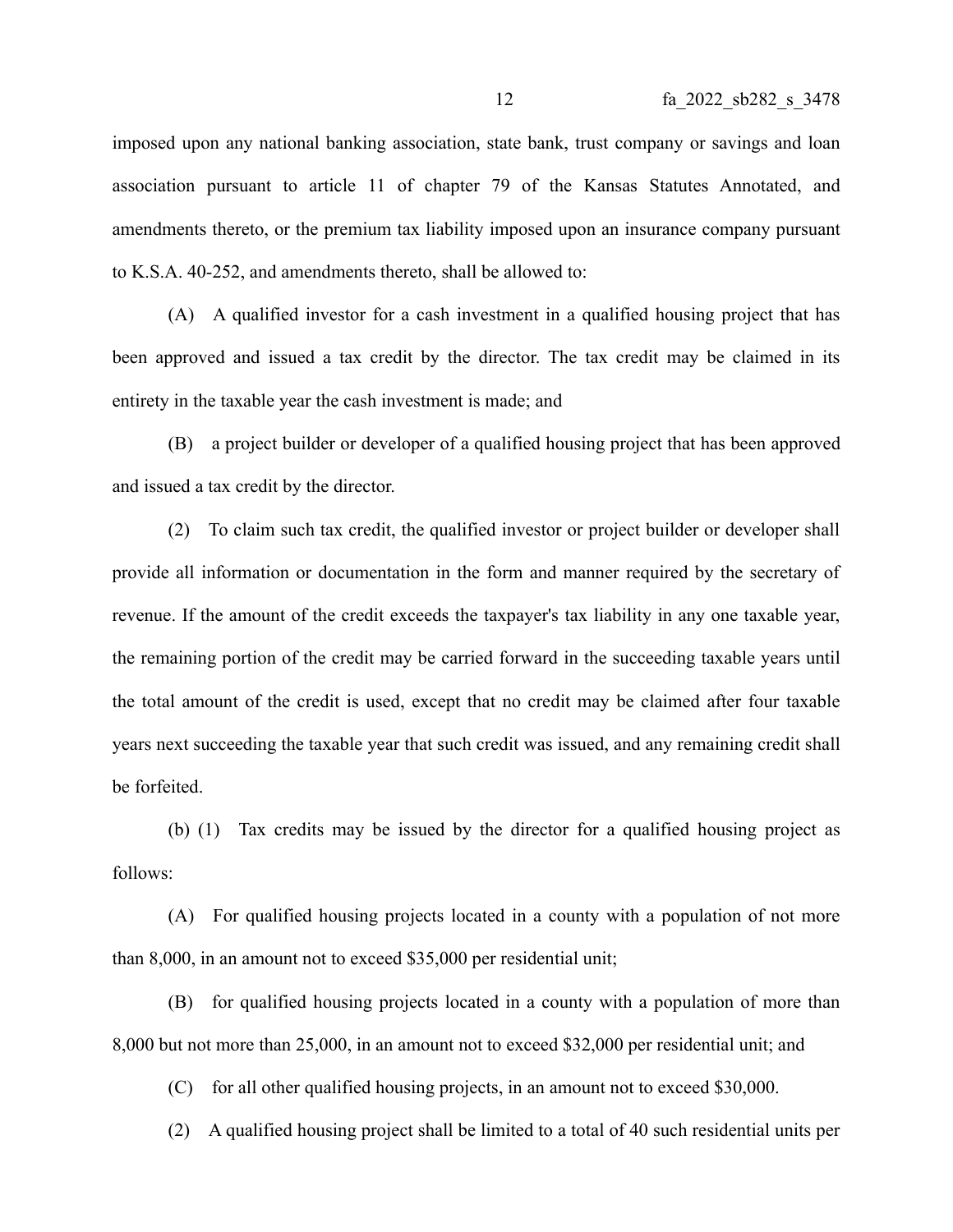year for both single-family and multi-family dwellings.

(3) Tax credits may be issued to a qualified investor in the amount of a cash investment of up to the total amount that may be issued by the director under this subsection for the qualified housing project, or as provided in the agreement required by section 15, and amendments thereto. Project builders or developers may apply to the director each year for tax credits for additional units or phases of a project. Qualified investors may be issued tax credits for cash investments in multiple qualified housing projects. Project builders or developers may apply and be approved for multiple qualified housing projects in the same tax year.

(4) The aggregate amount of tax credits that may be issued under this section shall not exceed \$18,000,000 each tax year, except that if the director issues an aggregate amount of tax credits in one tax year that is less than \$18,000,000, then the director may carry forward the difference and issue such amount of tax credits in the immediately succeeding tax year in addition to the statutory amount that may be issued under this section. Of the aggregate amount of tax credits issued in one tax year, the director shall allocate:

(A) Not less than \$2,000,000 in tax credits for qualified housing projects located in counties with a population of not more than 8,000; and

(B) not less than \$2,000,000 in tax credits for qualified housing projects located in counties with a population of more than 8,000 but not more than 25,000.

(c) A cash investment in a qualified housing project shall be deemed to have been made on the date of acquisition of the qualified security, as such date is determined by the director.

(d) Any qualified investor without a current tax liability at the time of the investment in a qualified housing project that does not reasonably believe such investor will owe any such tax for the current taxable year and who receives a tax credit pursuant to this section shall be deemed to acquire an interest in the nature of a transferable credit limited to the amount of the credit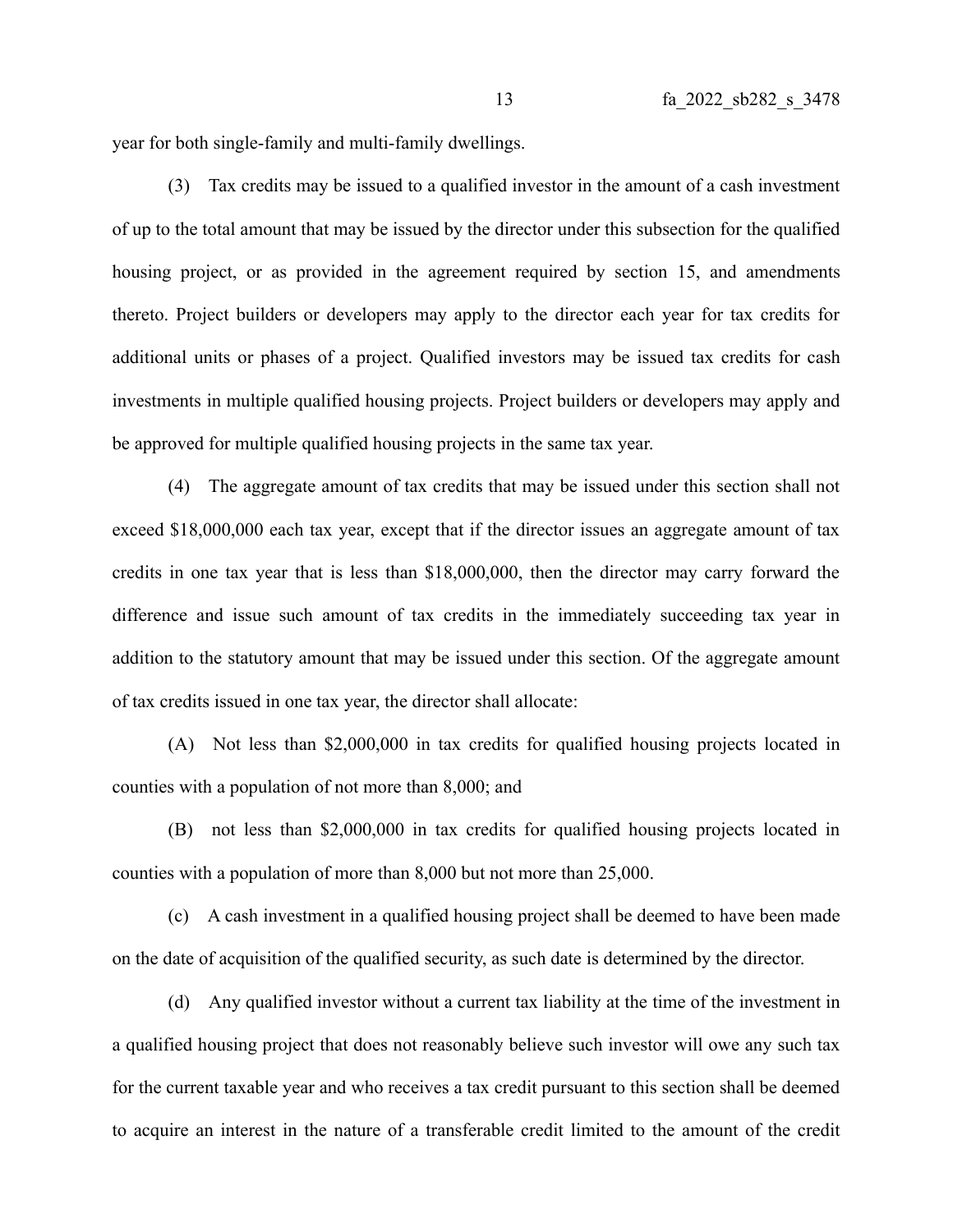issued to the qualified investor by the director. This interest may be transferred to any person whether or not such person is then a qualified investor and be claimed by the transferee as a credit against the transferee's Kansas tax liability in the same manner as the transferor beginning in the year the credit is transferred. The credit may be carried forward as permitted by subsection (a). No person shall be entitled to a refund for any interest on such tax credit that may be created under this section. Only the full amount of the tax credit for any one qualified housing project investment may be transferred and may only be transferred one time. A credit acquired by transfer shall be subject to the limitations prescribed in this section. Documentation of any credit acquired by transfer shall be provided by the taxpayer claiming such credit in the manner required by the secretary of revenue. The qualified investor transferring such credit shall provide the director and the secretary of revenue with the name, address and taxpayer identification number of each person to whom tax credits have been transferred and such other information as may be required by the director or the secretary of revenue.

(e) The secretary of revenue may adopt rules and regulations as necessary to implement and administer the provisions of this act.

Sec. 17. (a) If the director determines that a project is not in substantial compliance with the requirements of this act or the agreement executed pursuant to section 15, and amendments thereto, the director shall inform the project builder or developer of the project in writing that the project will lose designation as a qualified housing project in 120 days from the date of mailing of the notice unless such builder or developer corrects the deficiencies and becomes compliant with with the requirements for designation.

(b) At the end of such 120-day period, if the project is still not in substantial compliance, the director shall send a notice of loss of designation to the project builder or developer, the secretary of revenue and all known qualified investors in the project. Loss of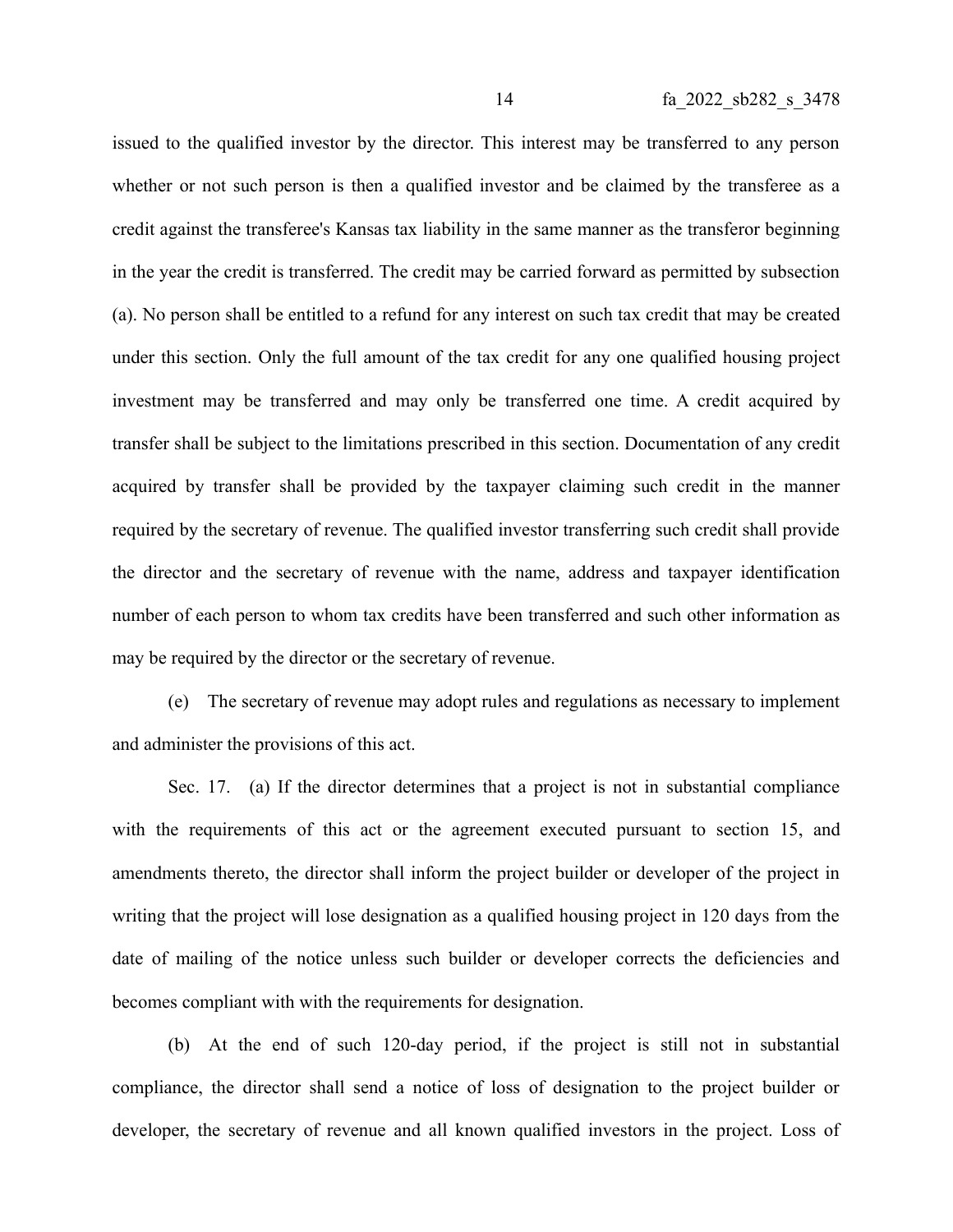designation of a qualified housing project shall preclude the issuance of any additional tax credits with respect to the project, and the director shall not approve any subsequent application for such project as a qualified housing project. Upon loss of the designation as a qualified housing project, the project builder or developer shall repay any tax credits such taxpayer has claimed.

(c) Qualified investors other than the project builder or developer who have lawfully made a cash investment in a qualified housing project approved by the director shall not have tax credits disallowed solely due to the project losing its designation as a qualified housing project under this act.

Sec. 18. (a) On or before January 31, 2023, and on or before January 31 of each year thereafter, the director shall transmit a report annually to the governor, the standing committee on commerce of the senate and the standing committee on commerce, labor and economic development of the house of representatives. Such report shall be based upon information received from each qualified housing project for which tax credits have been issued during the preceding year and shall describe the following:

(1) The manner in which the purpose, as described in this act, has been carried out;

(2) the total cash investments made for qualified securities in qualified housing projects during the preceding year and cumulatively since the enactment of this act;

(3) an estimate of jobs facilitated by housing developed through such investments; and

(4) an estimate of the multiplier effect on the Kansas economy of the investments. The amount of tax credits claimed in the previous fiscal year; a general description of the investors that benefited from the tax credits; and any aggregate job creation or capital investment in Kansas that resulted from the tax credits for a period of five years beginning from the date on which the tax credits were issued.

(b) The director shall conduct an annual review of the activities undertaken pursuant to